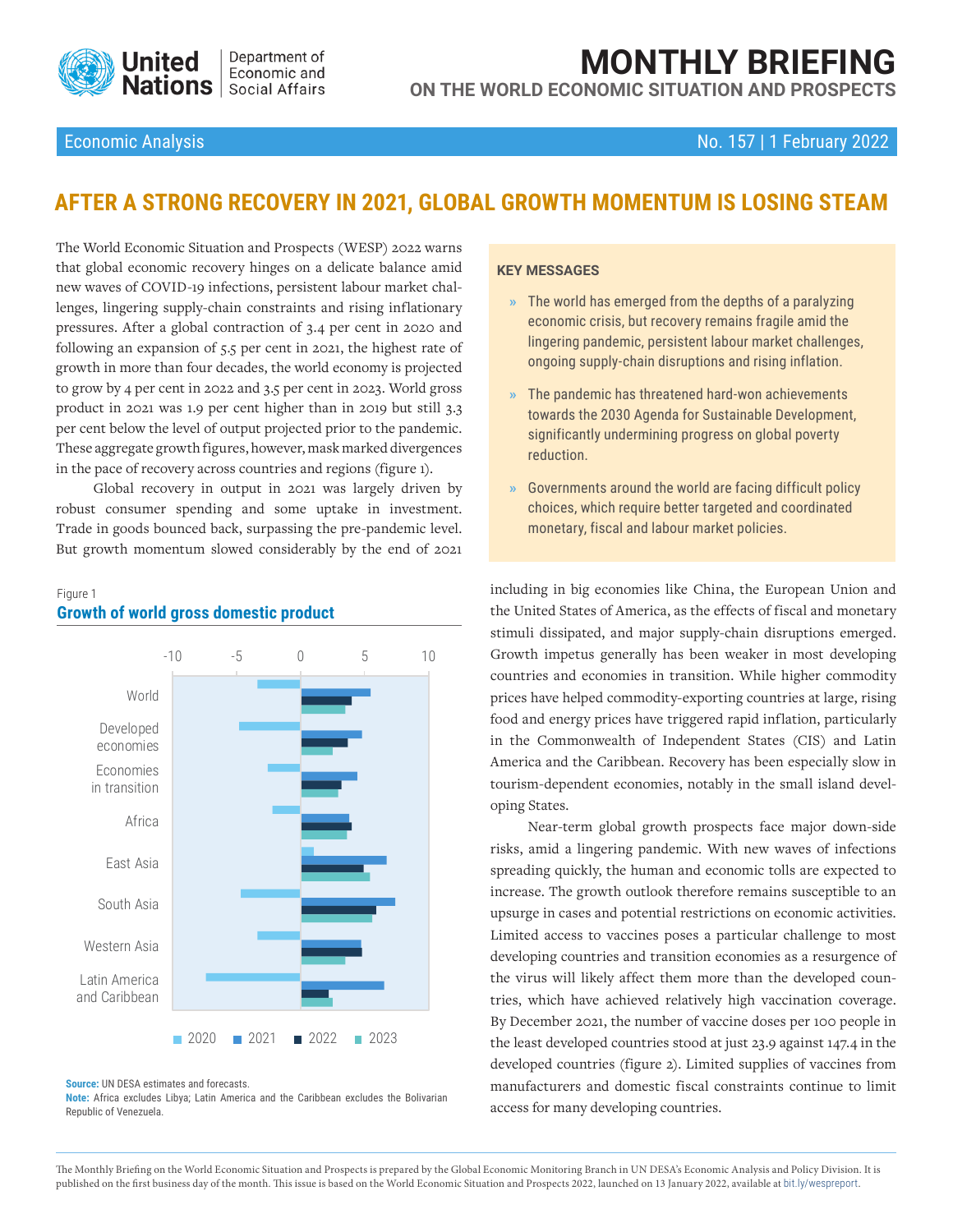### Figure 2 **Vaccination progress**

Number of doses per 100 people

0 25 50 75 100 125 150 175 200 World Developed Economies in transition Developing economies Least developed countries Small island developing States United States of America European Union China 01-Jun-21 01-Dec-21

**Source:** UN DESA, based on data from Our World in Data, available at [https://ourworldindata.org/](https://ourworldindata.org/coronavirus ) [coronavirus](https://ourworldindata.org/coronavirus ) (accessed on 20 December 2021).

# **Lagging labour market recovery**

Employment levels are projected to remain well below pre-pandemic levels during 2022–2023 and possibly beyond. The pace of job creation has been largely inadequate to offset earlier employment losses although the picture varies across regions. While labour markets in developed countries are gradually improving as recovery gathers pace, employment growth in developing countries remains weak amid lower vaccination progress and limited stimulus spending. This divergence is projected to continue in the near-term. In developed economies, full employment recovery is projected in 2023 or in some cases in 2024. The developing economies, especially those in Africa, Latin America and the Caribbean, and Western Asia, are expected to see much slower recovery of jobs.

### **Rising inflationary pressures**

Rising inflationary pressures in major developed economies and a number of large developing countries present additional risks to recovery. Global headline inflation rose to an estimated 5.2 per cent in 2021, more than 2 percentage points above its trend rate

in the past 10 years. The inflationary pressure was particularly pronounced in the United States, the euro area and Latin America and the Caribbean. A faster-than-expected tightening of global monetary conditions represents another major challenge. Any unexpected shifts in the monetary policy stances of the Federal Reserve in the United States could abruptly change investor expectations and trigger large adjustments in portfolio allocations, while significantly altering capital flows to developing countries.

# **Global poverty is projected to remain at record highs**

Adverse impacts of the pandemic on growth and employment have significantly undermined progress on global poverty reduction, dashing hopes of achieving Sustainable Development Goal 1 of ending extreme poverty. While economic recovery in 2021 led to some poverty reduction, this could not offset the surge in 2020 – an estimated 77 million more people were living in extreme poverty in 2021 than in 2019. Fast-developing economies in East Asia and South Asia and developed economies are expected to experience some poverty reduction. In contrast, poverty is forecast to further increase in the world's most vulnerable economies. Insufficient fiscal space and the slow recovery of employment in general will undermine poverty reduction in many developing countries in the near term. This is particularly the case in Africa, where the absolute number of people in poverty is anticipated to rise through 2023.

## **Higher inequality may emerge as a longer-term legacy of the COVID-19 crisis**

Higher levels of inequality within and between countries are emerging as a longer-term consequence of the pandemic. For the vast majority of developing countries, a full recovery of GDP per capita will remain elusive. The gap between what they will achieve and what they would have achieved without the pandemic will persist well into 2023. In contrast, GDP per capita in the developed economies is expected to almost fully recover by 2023 relative to pre-pandemic projections.

Uneven recovery of employment and income across different population groups is increasing inequalities within countries. In particular, the crisis has exacerbated the gender divide, especially in developing countries, where women experienced a sharper decline in employment and labour force participation than men. Many women face serious barriers to re-entering the labour force, especially women with young children. Support for unpaid domestic work, including childcare, will remain crucial to reversing the gender divide in the recovery of jobs. More broadly, an inclusive and sustainable recovery will require putting gender considerations at the heart of social protection and labour market policies.